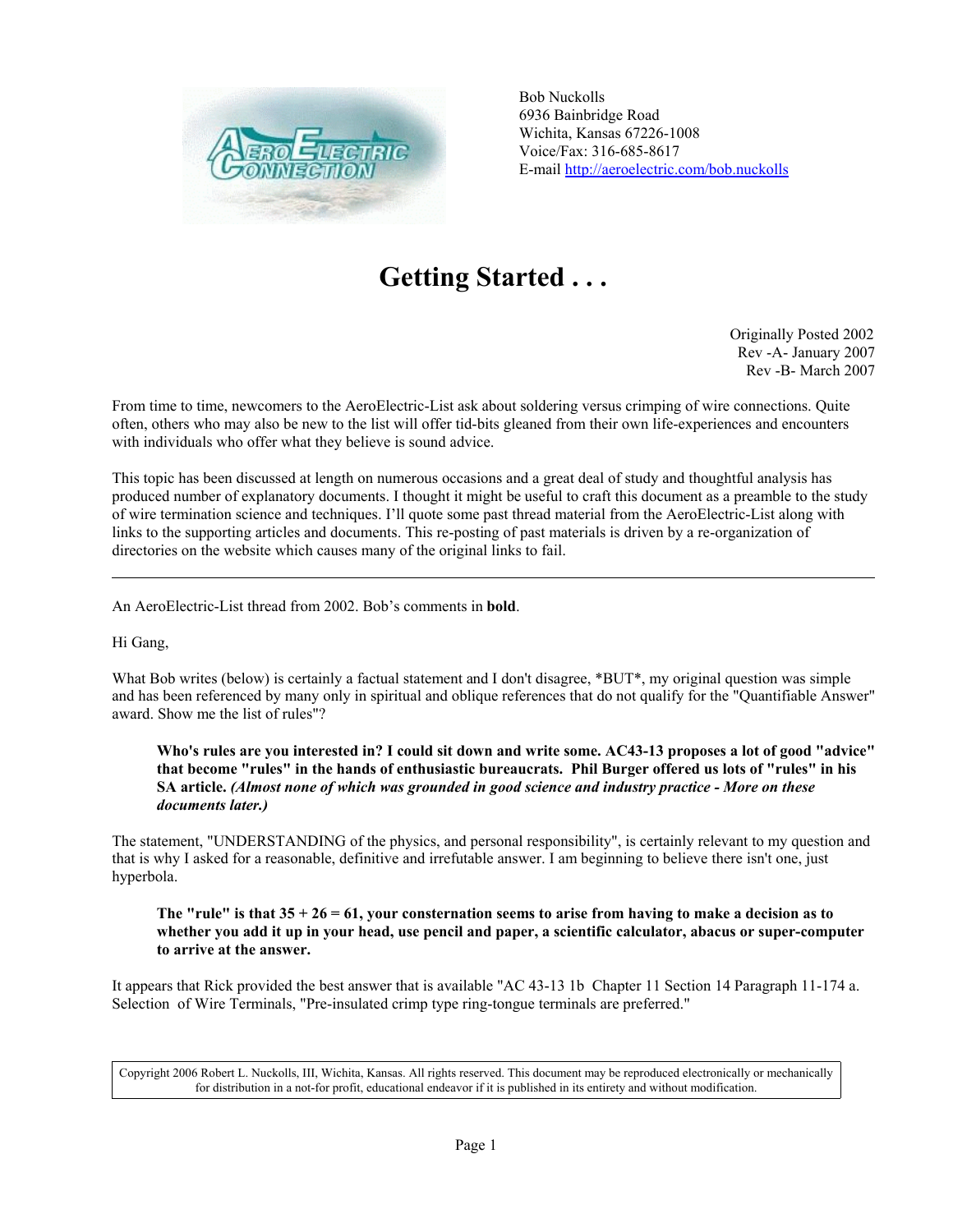**Okay, call this a "rule" if it makes you feel better . . . There have been too many believable "war stories" that have related to wire failing due to a solder connection, particularly larger ones like the type used on starters and other vibration prone areas of attachment. I must pay attention to these subjective accounts as they convey a certain claim of identifiable truth. What subjective accounts are you referring to? I've never seen a single war story that offered an explanation as to the physics of a failure or a rational engineering or systems approach to keeping it from happening again.**

**Let's take any war story you find "believable" and do a critical analysis of facts cited to see how they add value to our deliberations.**

Until I can be shown otherwise, my larger connections will be crimped.

**Fine. I hope you select tools calibrated to the task. I've seen some pretty creative suggestions for things you mash in a vise, pound with a hammer, or squash with a wrench. NONE of the articles I've read for building and using these tools talked about slicing open finished joints to inspect for "gas tightness" under the microscope.**

The smaller wires will be soldered only when crimping is not possible. Most, where applicable, will be supported physically near the solder or crimped connection. This is based on the most reliable document to date; the FAA AC 43-13 and AC 65-15 Airframe Handbook. I guess this is what the airlines use.

**Are you sure? I wouldn't bet on it. Every airframe manufacturer has it's own set of "rules" . . . we have bookshelves of various and sundry process specifications at RAC . . some read sorta like AC43-13, some read sorta like engineering applications manuals from AMP. Most read like the words of people who have been doing something in a successful way for a long time and want to share that knowledge. I'm curious. How has anything I've suggested argued with the documents you've cited above?**

**I'm a bit amused at the notion of calling AC14-13 "the most reliable document to date." When AC43-13 was being updated about 6-7 years ago, the FAA sent a draft copy to Earl Lawrence at EAA asking that it be reviewed by folks within the OBAM aircraft community for "gross errors . . . we don't want to get off onto any tangents driven by differences of opinion". They asked for responses in two weeks.**

**Earl sent me the electrical section and asked for a speedy response. I used up the better part of every evening for a week and produced a document detailing about 90 data points where the proposed update to AC43-13 were at best poor practice and in many cases dead wrong.**

**I have a copy of what Earl sent back to the FAA. All totaled, I think EAA members had several hundred "suggestions" for improvement to the document. The update scheduled for two weeks didn't happen for months . . . in fact I think it was over a year.**

**When the revision did hit the streets, many of the suggestions EAA made had been incorporated into the document . . . but far too many did not and new problems were generated in the rewrite. One of these days, I plan to do a "Layman's Guide to the use of AC43-13 Electrical Section" . . . it's going to be a big chore and I'm not looking forward to it.**

**Bottom line is that what you've proposed for your airplane is going be just fine. Should this be carved in stone to make it a set of "rules" . . . are you looking for a consensus suggesting that anyone who decides to do it differently has placed his future in jeopardy? It's precisely this sort of quest for comfort in traditional techniques and/or bureaucratic decision making that has brought certified aviation to the point it is today**

Independence, Kansas: Your #1 source for brand new, 50-year old airplanes . . .

**You guys are without a doubt, building the best airplanes to have ever flown . . .**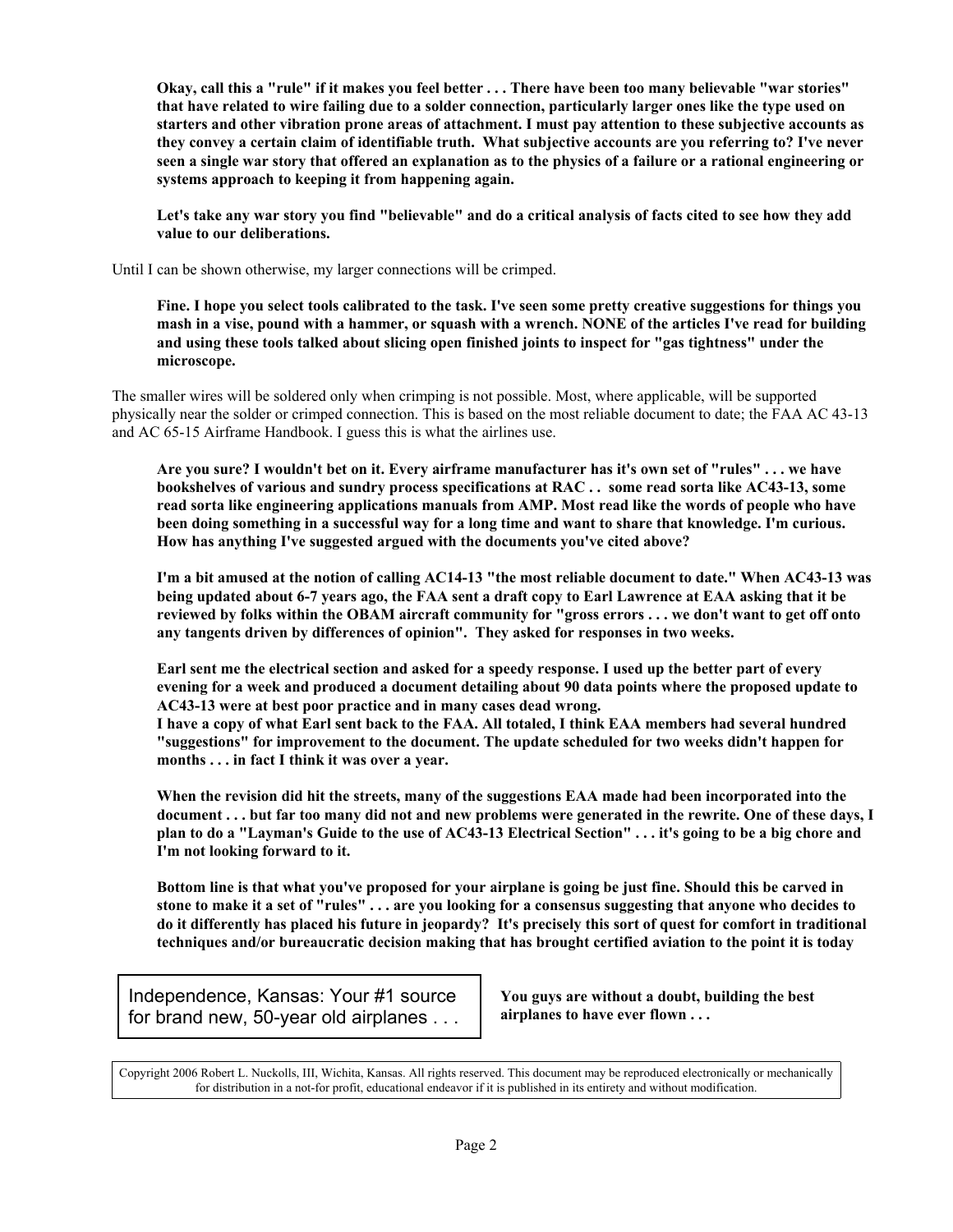Thanks for your reply and I do appreciate the time you have spent.

# **No problem. It's what I do . . .**

\*IF\* I knew anything about this subject I wouldn't have asked for help with \*specifics\*. I don't have the time to experiment and see who is right (or wrong). You are generally regarded as a guru in your discipline and I had hoped there would be a "reasonable, definitive and irrefutable answer", Since I have not been shown anything (by anyone), I guess I need to choose what seems to be the safest course of direction.

I am not trying to argue or diminish your knowledge on the subject in any form or fashion. I simply need a document that will be an accurate guide and keep me out of trouble. The 43-13 is generally regarded as the "accepted" methodology, not withstanding an heretofore unseen document that would supersede the 43-13 handbook.

You mention that you could sit down and write some. Let me tell you that would be welcomed with open arms throughout the experimental community. I have read a lot of what you have wrote and it makes a lot of sense. A document about wiring in an vibrating environment would be a great asset to our community. "To Solder or Not to Solder". <g>

## **Okay, fair enough. Here are the "rules" by which Bob Nuckolls would wire his own airplane:**

**--------------------------------------------- RULE 1:**

**First choice for joining/terminating any wires up through 22 through 12AWG are PIDG style terminals as described in**

**http://aeroelectric.com/articles/terminal.pdf**

**. . . using tools like those illustrated in:**

**http://aeroelectric.com/articles/CrimpTools/crimptools.html**

 **. . . or better.**

**But avoid anything that looks like:**

**http://aeroelectric.com/Pictures/Tools/Crimp\_Tools/crimp\_pliers\_1.JPG http://aeroelectric.com/Pictures/Tools/Crimp\_Tools/crimp\_pliers\_2.JPG http://aeroelectric.com/Pictures/Tools/Crimp\_Tools/crimp\_pliers\_3.JPG**

**Further, be aware that many journals of stature (Sport Aviation) and publishers of edict (FAA, etc) are not infallible. Excellent examples are illustrated here . . .**

**http://aeroelectric.com/articles/rules/review.html**

**and (Caution! 28 MByte Document! Takes some time to download)**

**http://aeroelectric.com/Reference\_Docs/FAA/AC43.13-1B\_Change1.pdf**

**There are "rules" in AC43.13 that are poorly crafted and/or cannot be complied with . . .**

**------------------------------------------------------ RULE 2:**

**Where there is a choice, I would select fast-ons over threaded fasteners in the 22 to 14 AWG range using**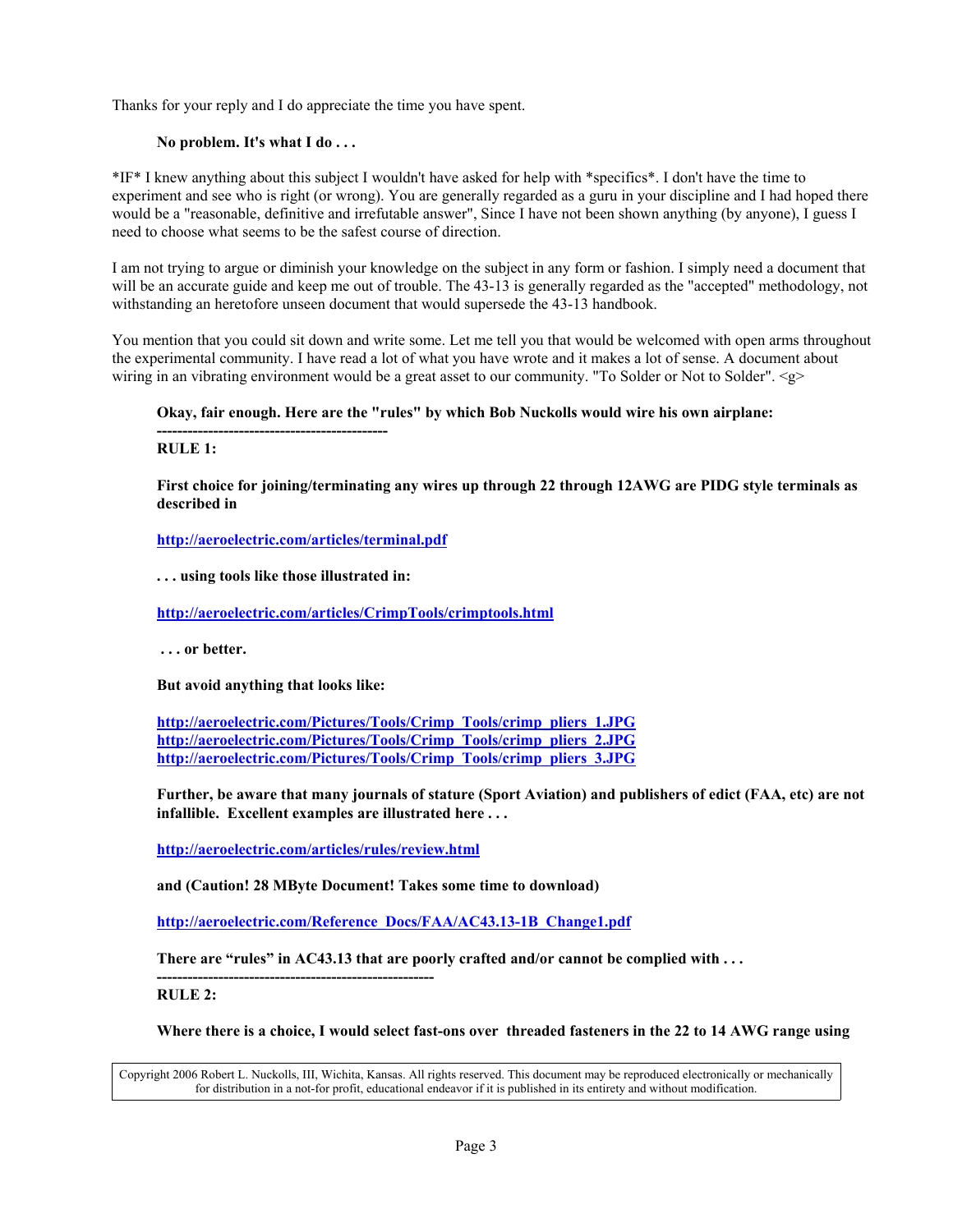#### **terminals like:**

**http://www.aeroelectric.com/Pictures/Terminals/fastons.jpg**

 **. . . with features as explained in**

**http://www.aeroelectric.com/articles/faston3.pdf**

 **. . . while avoiding terminals like:**

**http://aeroelectric.com/Pictures/Terminals/NonPIDGFastOn.jpg**

**--------------------------------------------------**

**RULE 3:**

**When I have to live with a treaded fastener then these terminals are in order . . .**

**http://www.aeroelectric.com/Pictures/Terminals/s816p.jpg**

**-------------------------------------------------**

**---------------------------------------------------**

**RULE 4:**

**For wires larger than 12AWG, then I would solder and heat shrink joints as described in . .** 

**http://aeroelectric.com/articles/big\_term.pdf Using materials like . . .**

**http://www.aeroelectric.com/Pictures/Terminals/s812.jpg**

**and use with double-wall heat shrink for finishing.**

**RULE 5A:**

**Permanent splicing of single conductors to be accomplished with butt splices like . . .**

**http://www.aeroelectric.com/Pictures/Terminials/s816.jpg**

**or lap splicing as shown here . . .**

**http://aeroelectric.com/articles/Solder\_Lap\_Splicing/Solder\_Lap\_Splices.html**

**------------------------------------------------------**

**RULE 5B:**

**But if it was deemed desirable to break the splice open for future convenience, a knife splice and heat shrink would be used thus . . .**

**http://www.aeroelectric.com/Pictures/Terminals/ksplc2.jpg**

**-------------------------------------------------------**

**RULE 6:**

**When the accessory items are supplied with nylon connectors like AMP Mate-n-Lock or Molex, pins are installed with a tool like . . .**

**http://aeroelectric.com/Pictures/Tools/Crimp\_Tools/bct-1.jpg**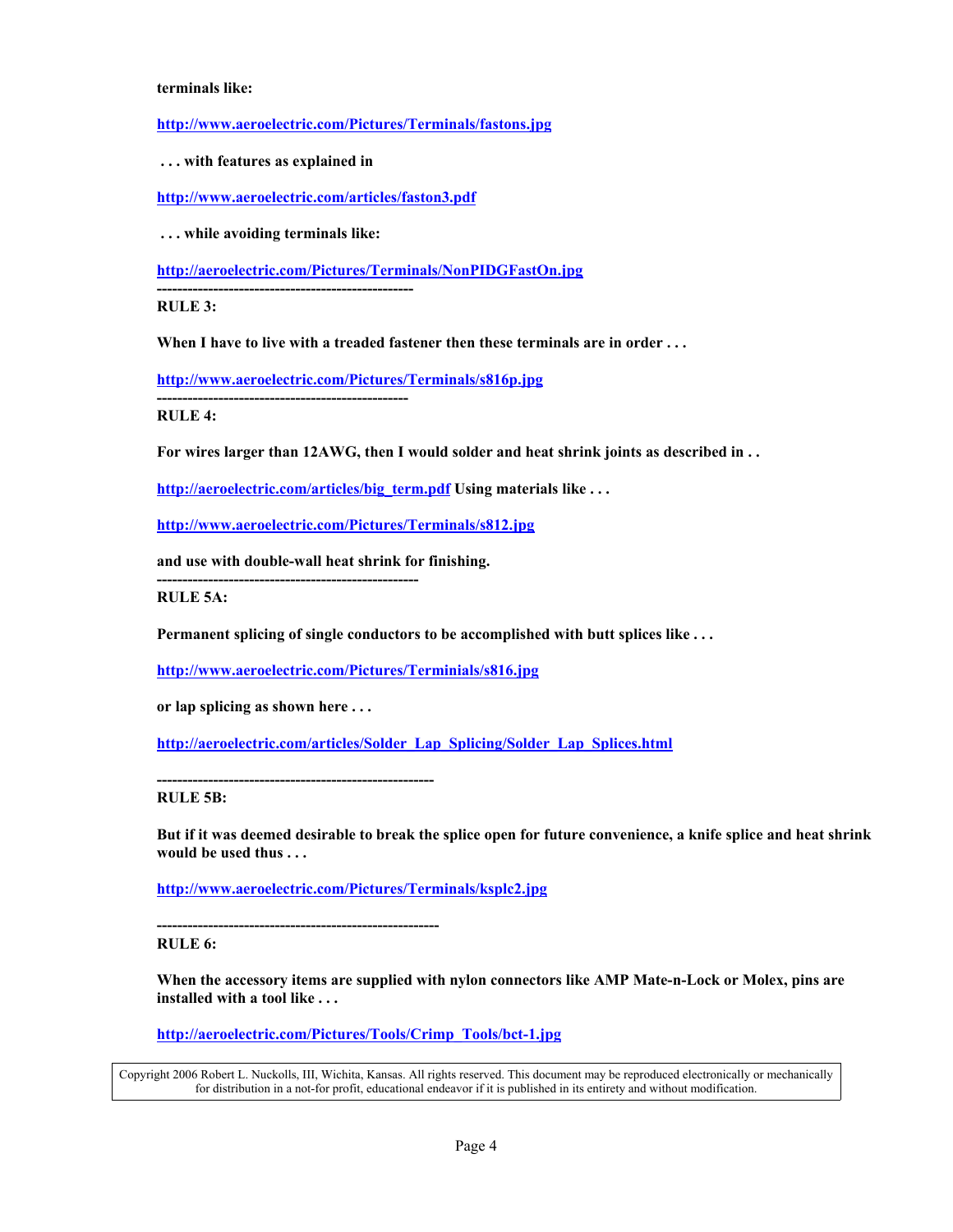**http://aeroelectric.com/Pictures/Tools/Crimp\_Tools/obc-1.jpg**

**and installed thus . . .**

**http://aeroelectric.com/articles/matenlok/matenlok.html**

**These connectors would only be used as an accommodation for the use of an accessory that comes with them already installed. They are not my connector style of choice for any other applications. Now, is this "rule" accepted by anyone else? Probably very few places. Are the open barrel pins ugly, evil or unsuited to the task? Not necessarily, they're just not my personal first choice of technologies and I don't stock the parts in my shop except to address repairs.**

**----------------------------------------------**

**RULE 7A:**

**When working with accessories supplied with D-sub connectors, the first choice of mating connectors is the removable pin variety that will accept machined pins like . .** 

**http://aeroelectric.com/Pictures/Connectors/s604.jpg**

**installed with a tool like . . .**

**http://aeroelectric.com/Pictures/Tools/Crimp\_Tools/rct-3.jpg**

**http://aeroelectric.com/Pictures/Connectors/RCT-3\_Male.jpg**

**and removed with a tool like . . .**

**Http://aeroelectric.com/Pictures/Tools/dse-1.jpg**

**http://aeroelectric.com/Pictures/Tools/dse-1a.jpg**

**------------------------------------------------**

**RULE 7B:**

**If for any reason the crimped-pin mating d-sub is not available, then soldering is my second choice using techniques described in . . .**

**Http://aeroelectric.com/articles/dsubs/d\_solder.html**

 **. . . and tools like**

**http://aeroelectric.com/Pictures/Tools/s101\_1.jpg**

**or better**

**-----------------------------------------------**

**RULE 7C:**

**If options 7A and 7B are not practical, then the lowest order choice for working with d-subs is open barrel crimped pins installed with a tools and techniques like those described in RULE 6.**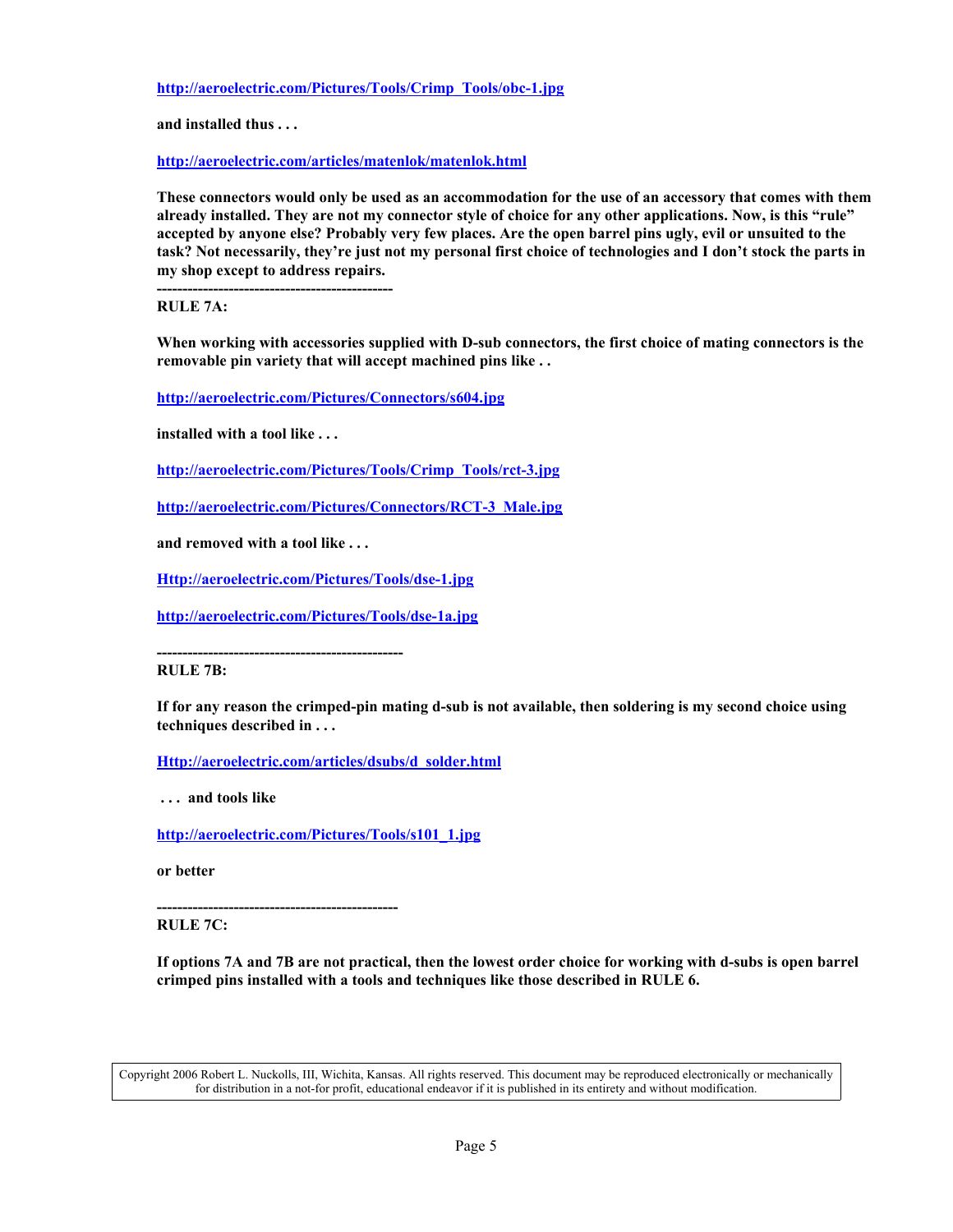**RULE 8:**

**Installation of connectors on coaxial cables to antennas are installed per**

**http://aeroelectric.com/articles/bnccrimp.pdf**

**-----------------------------------------------**

**using tool . .** 

**http://aeroelectric.com/Pictures/Tools/Crimp\_Tools/rct-2.jpg**

**RG-400 coaxial cable and crimp-on connectors like . . .**

**http://aeroelectric.com/Pictures/Wiring\_Technique/custcab.jpg**

**http://aeroelectric.com/Pictures/Connectors/crimpbf.jpg**

**http://aeroelectric.com/Pictures/Connectors/crimpcf.jpg**

**http://aeroelectric.com/Pictures/Connectors/s605cm.jpg**

**But if you really need to get a connector installed TODAY and all you can find is the venerable solder-on . . .**

**http://aeroelectric.com/Pictures/Connectors/clampcm.jpg**

**. . . these would be fine too**

**--------------------------------------------------**

**RULE 9A:**

**A single point ground system shall be established behind the instrument panel with sufficient attach points for all accessories in the cockpit area. In deference to RULE 2, a forest-of-fast-on-tabs ground block similar to . . .**

## **http://www.aeroelectric.com/Pictures/Grounding/gnd\_bus.jpg**

**The threaded stud on the ground block assembly would penetrate the firewall and be used to terminate battery (-) leads on either side of firewall and the crankcase ground strap on the engine side of the firewall.**

**In the case of canard pushers with the battery up front, the ground bus would be mounted forward of the instrument panel. If the airplane's firewall is metallic, then a brass bolt and appropriate washers and nuts would be used to provide an engine compartment ground stud and connection of the ground lead to the firewall. A ground strap like . . .**

**http://aeroelectric.com/Pictures/Wiring\_Technique/bbs.jpg**

**or**

**http://www.aeroelectric.com/Pictures/Wiring\_Technique/sbl.jpg**

**. . . will be used to connect the crankcase to the firewall ground stud. The welding cable illustrated in the**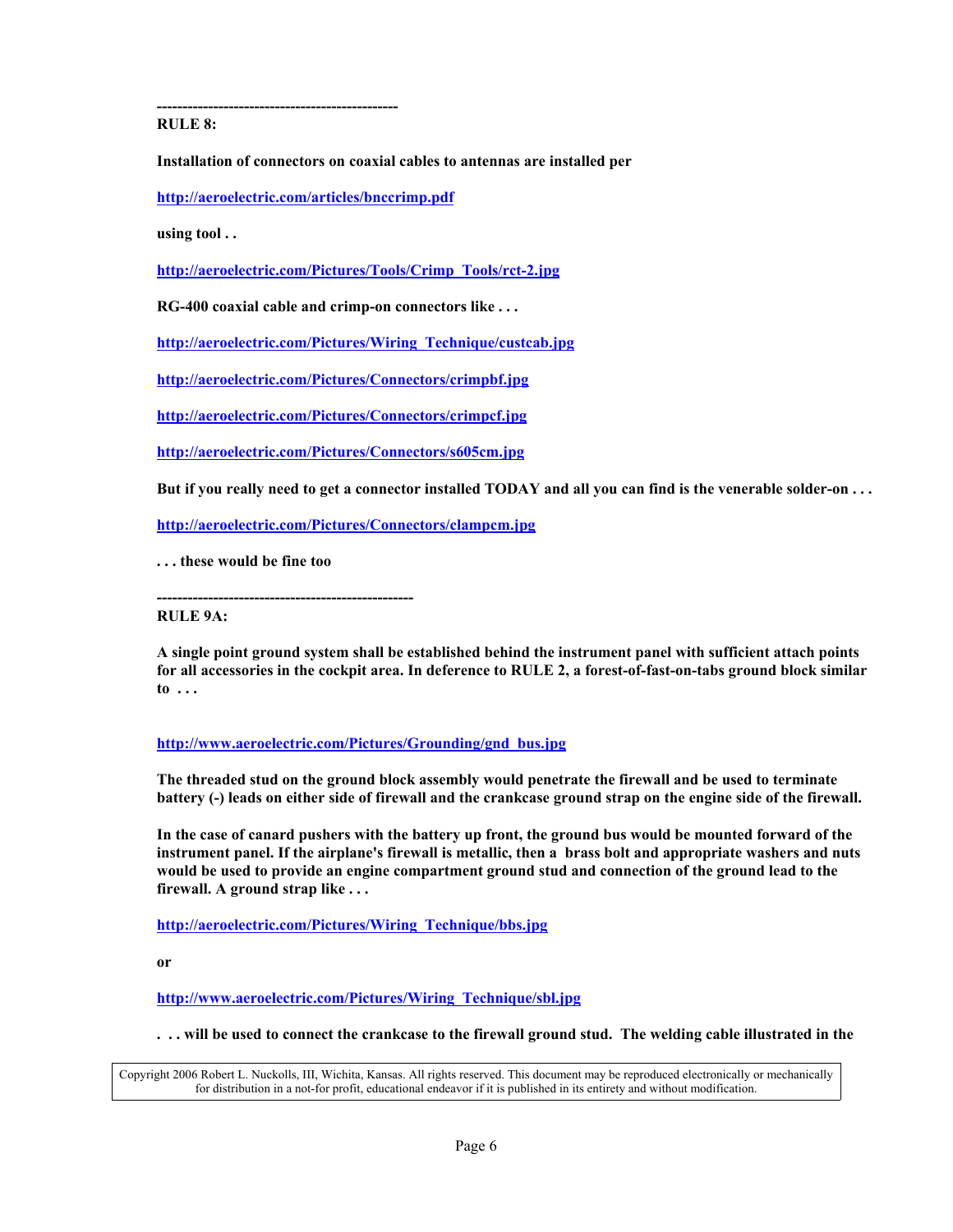**last photo above would also be used to make the short, VERY flexible jumpers from battery (+) and (-) terminals.**

**Any ground straps provided around the rubber biscuits of an engine mount will be removed. Engine mounts are for holding engines on airplanes and not use for any part of the electrical system.**

**------------------------------------------------------- RULE 9B:**

**Avionics and other electrowhizzies on the panel would benefit from an "avionics/panel ground bus" as described in the latest revision of the 'Connection. See:**

**http://aeroelectric.com/articles/Rev11/18Audio\_R11.pdf**

**and . . .**

**http://aeroelectric.com/articles/Rev11/AppZ\_R11J.pdf**

**and illustrated in . . .**

**http://aeroelectric.com/Pictures/Grounding/AGB\_V.jpg**

**http://aeroelectric.com/Pictures/Grounding/AVG\_RA.jpg**

**http://aeroelectric.com/Pictures/Grounding/Avionics\_Bus\_3.jpg**

**http://aeroelectric.com/Pictures/Wiring\_Technique/Avionics\_Ground\_3.jpg**

**--------------------------------------------------**

**RULE 10:**

**Tefzel wire used throughout with the exception of cranking circuit fat wires where 4AWG or 2AWG welding cable would be used. An alternative FAT wire could be one of the new copper-clad aluminum wires. These new materials are as solderable and crimpable as pure copper conductors.**

> Caution To get the same electrical performance, you need to use about 2AWG steps larger wire than for copper but the installed wire will still be lighter.

**Here endeth the reading of Bob's rules. In parallel universes there are differing rules which may well prove to be as useful or perhaps even better than those cited in Bob's universe. Given what Bob has learned up to and including today, Sunday, February 12, 2006 (and revised in January 2007) the rules cited above are his personal choices for practical, solid techniques using moderately priced materials, and tools. Adherence to these rules is likely to produce an electrical system where (1) component wear-out and failure are the sole causes for maintenance and (2) the wiring can be expected to perform as intended over the lifetime of the airplane.**

Here is how I perceive the question, "When can you use solder on a #2 wire?" Answer, "Well, that depends!". I can't deal with that kind of an answer. Unfortunately that is all I have been getting from our canard community rank and file.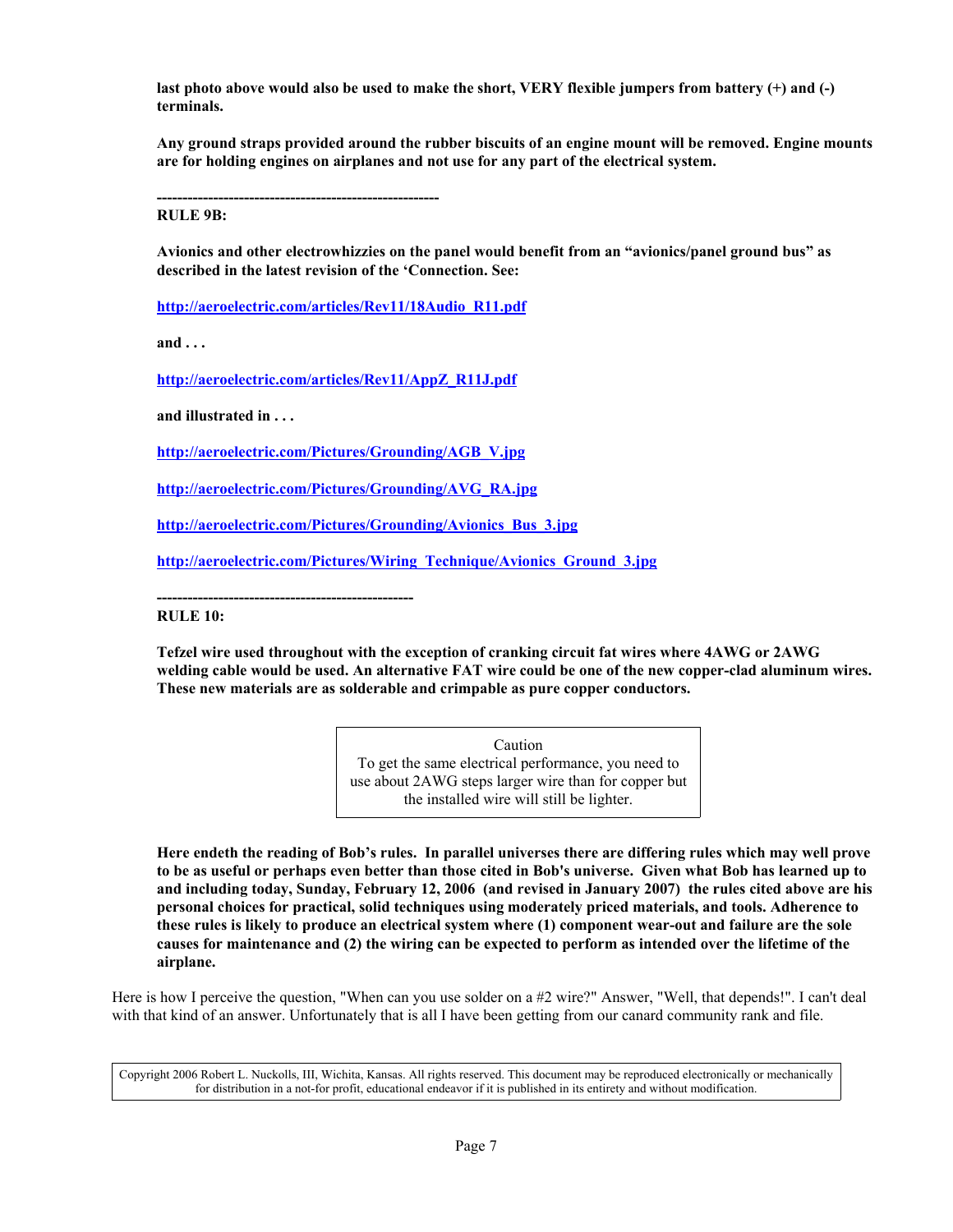**Yes, it does depend . . . on only one thing. Whether or not YOU WANT to solder wires. If any of the rank and file disagree with this, please invite them to bring the facts as they perceive them over to the AeroElectric-List. If I'm unaware of some critical information on the matter, I and about 1,300 others on the AeroElectric List are interested in knowing what it is.**

**This isn't a battle of wills or a turf war. We need to be constantly evolving the art and science of building airplanes based on physics. If I am in error, nobody is more interested in knowing about it than I am.**

- **> An earlier statement: Let's take any war story you find "believable" and**
- **> do a critical analysis of facts cited to see how they add value to our deliberations.**

Bob, you are getting picky here, I must have hit a nerve, I didn't mean to. Take my word for it however, there have been recent posts of this and breaking because they were soldered. I just am not going to find them at this time as most were bad work anyway. One fellow emailed me and stated a bad crimp is just as bad a bad solder. Hummmmm?

**Not at all . . . and I don't leave my nerves hanging out for anyone to hit. You brought up war stories as having an influence on your deliberations. I've written many times and with extreme disfavor upon what I call "Dark and stormy night" stories as useful data for the design and fabrication of an electrical system. I'll suggest that most of those stories came about due to a lack of understanding on the part of pilots, manufacturers and bureaucrats as to what it takes to produce a reliable flight system. See:**

## **http://aeroelectric.com/8-%3E9/ch17-9.pdf**

**Our goals for crafting airplanes that stand head and shoulders above the spam-cans are easy: (1) design for failure tolerance and (2) take on the responsibility to learn how to use ANY chosen assembly technique effectively. There will ALWAYS be failures of one kind or another in ANY system. Yeah, you might even burn a soldered terminal off the end of a wire cause you didn't put it on right . . . but you might burn a crimped terminal off too for EXACTLY THE SAME REASON.**

You mentioned \$120.00 for a tool. To me that is not an outrageous price. I'll look into them shortly. I suspect I will need several. Perhaps you could recommend one.

## **Not \$120 for ONE tool but the WHOLE SET of tools. The sum total expenditure for the tools I've cited above should cost about that much . . . maybe a bit more.**

When I amuse my wife she becomes exuberant and happy. I hope I have effected you in the same manner.  $\leq e$  If you consider that no other document has been offered, except the 43-13, to answer my specific question, I guess it accurately fits the description. All I have seen are several multi page documents, although well written, do not answer my original question regarding solder in the vibrating arena.

**The exuberance and joy comes not from amusement but as my wife puts it, "from seeing the light bulbs come on". She too is a teacher. We have both noted that the biggest boost a teacher gets is to stand before a class with a task to impart knowledge and understanding of that knowledge. When someone's response from the class shows that a light bulb just came on . . . that's a rush!**

**I've made the statement numerous times and will repeat it here. There is no significant difference in a properly soldered versus properly crimped joint on a wire. Crimping takes specialized tools and less skill; soldering uses very in-expensive tools and takes some practice. I cannot cite any reason for saying that one technique is better than the other with respect to service life in your airplane.**

**Further, the citations of photos and articles above should suggest that there's a lot more to crafting a reliable electrical system than deciding whether to crimp or solder your joints.**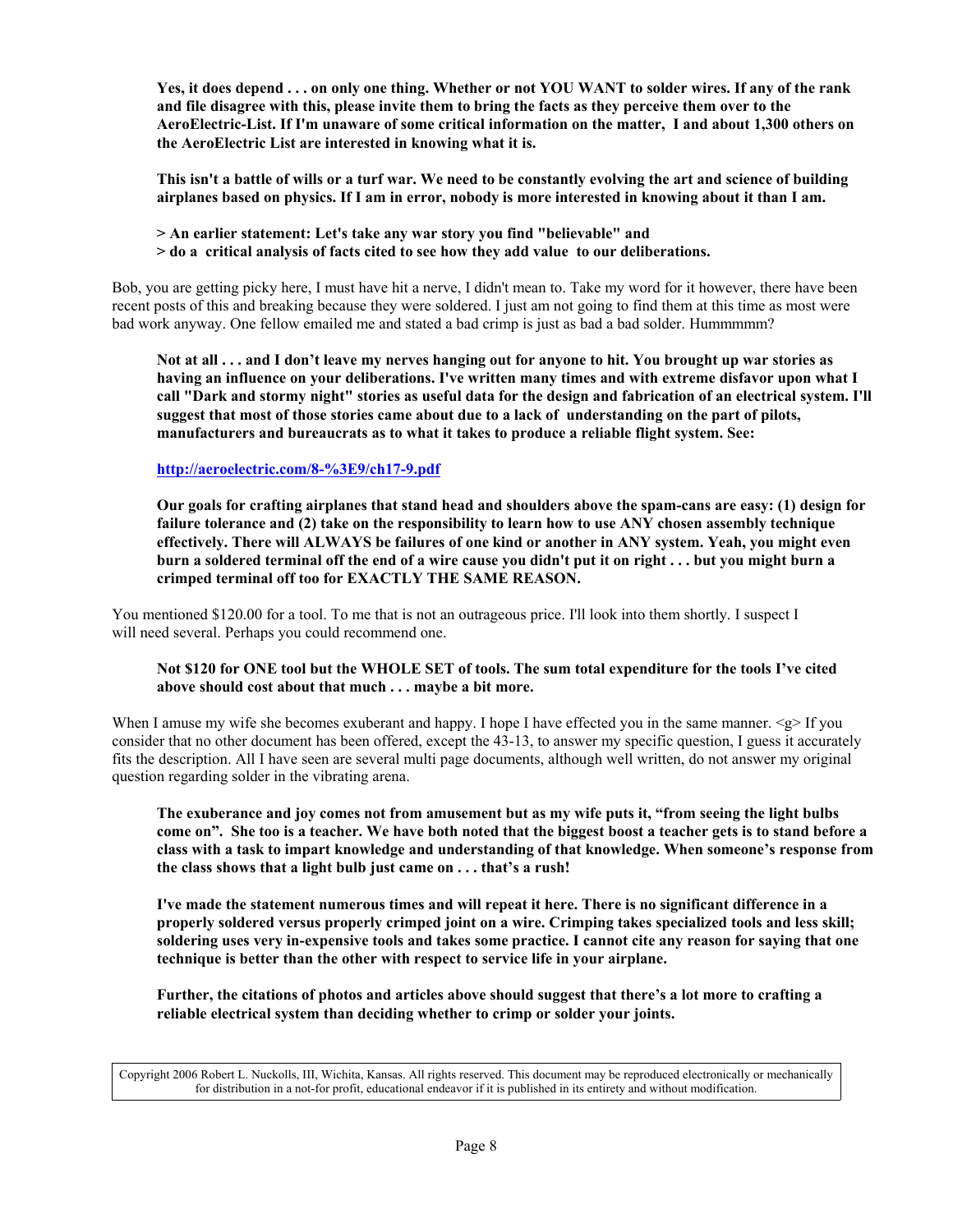**There's an interesting corollary to this situation illustrated by a very sad accident about 25 years ago. See:**

**http://www.planecrashinfo.com/cvr721229.htm**

**Here's an example of how the whole cockpit crew became preoccupied with a detail . . . a burned out lightbulb. Somebody forgot to fly the airplane. Soldering vs. crimping is one of those little details that can be very distracting when you're needing to put your arms around the big picture. It's easy, as I've demonstrated, to put the solder/crimp issue to rest and move on.**

-----------

**> An earlier statement: One of these days, I plan to do a "Layman's Guide > to the use of AC43-13 Electrical Section" . . . it's going to be a big >chore and I'm not looking forward to it.**

It would appear that it is a badly needed document. Having been inundated with just about every "war story" and Uncle Herbs snake oil remedy for proper wiring, I would personally be relieved to have in my possession such a document. All kidding aside, you should dedicate it to me. I represent the many who don't know but will admit it.  $\leq p$ 

**You may be making it more complicated than it needs to be. A good illustration of no-value-added complexity is the EXP-Bus. A few years ago at OSH, a guy behind the counter hands you this whippy assembly that looks really complicated. See:**

**http://www.aeroelectric.com/Pictures/Misc/EXPBus\_1.jpg**

**. . . and it only costs \$300! You hold the thing in your hand an think, "Damn! I'd NEVER be able to figure out something like this," while the guy behind the counter tells you about all the whippy things it will do and how much "time it will save." The question you don't know to ask and he doesn't offer is "Does this product offer the simplest, lowest parts count, equal or better performance result at the same or lower cost of ownership." I.e., is the elegant solution? My answer to that question is, "No, it does not." See:** 

**http://aeroelectric.com/articles/expbusad.html**

**http://aeroelectric.com/articles/expbusthd.html**

**I've taken a lot of incoming over these two threads but understand this: The ExpBus is not an unsafe product and it probably delivers on all the operational features offered. My objection is that for the SAME or less money and very little if any difference in time to install, you can craft a system that EXACTLY matches your design goals with a lower cost of ownership.**

When you pick up an English language dictionary, one finds perhaps 100,000+ words contained therein of **which most literate adults use less than two percent of the total. Yet we communicate very well. AC43-13 is a similar document. It's a real piece of work and LOOKS important because its got this whippy government agency seal on the cover.**

**There are a handful of core facts, fundamentals, simple-ideas, etc. around which 95% of your system will be designed and built. The dictionary, ExpBus, and AC43.13 toss in a LOT of extra ideas which may not be wrong but stirring them into your design just because they're offered by someone in authority or who claims more knowledge is not helpful. It's precisely this sort of quest for comfort in traditional techniques and/or compliance with bureaucratic decision making that has brought certified aviation to the point it is today . . .**

**One has to approach this with a quest for understanding and a willingness to take on new tasks and learn new things. If you lack these drives, then the ExpBus or Van's turn-key kits are the way to go . . . and there**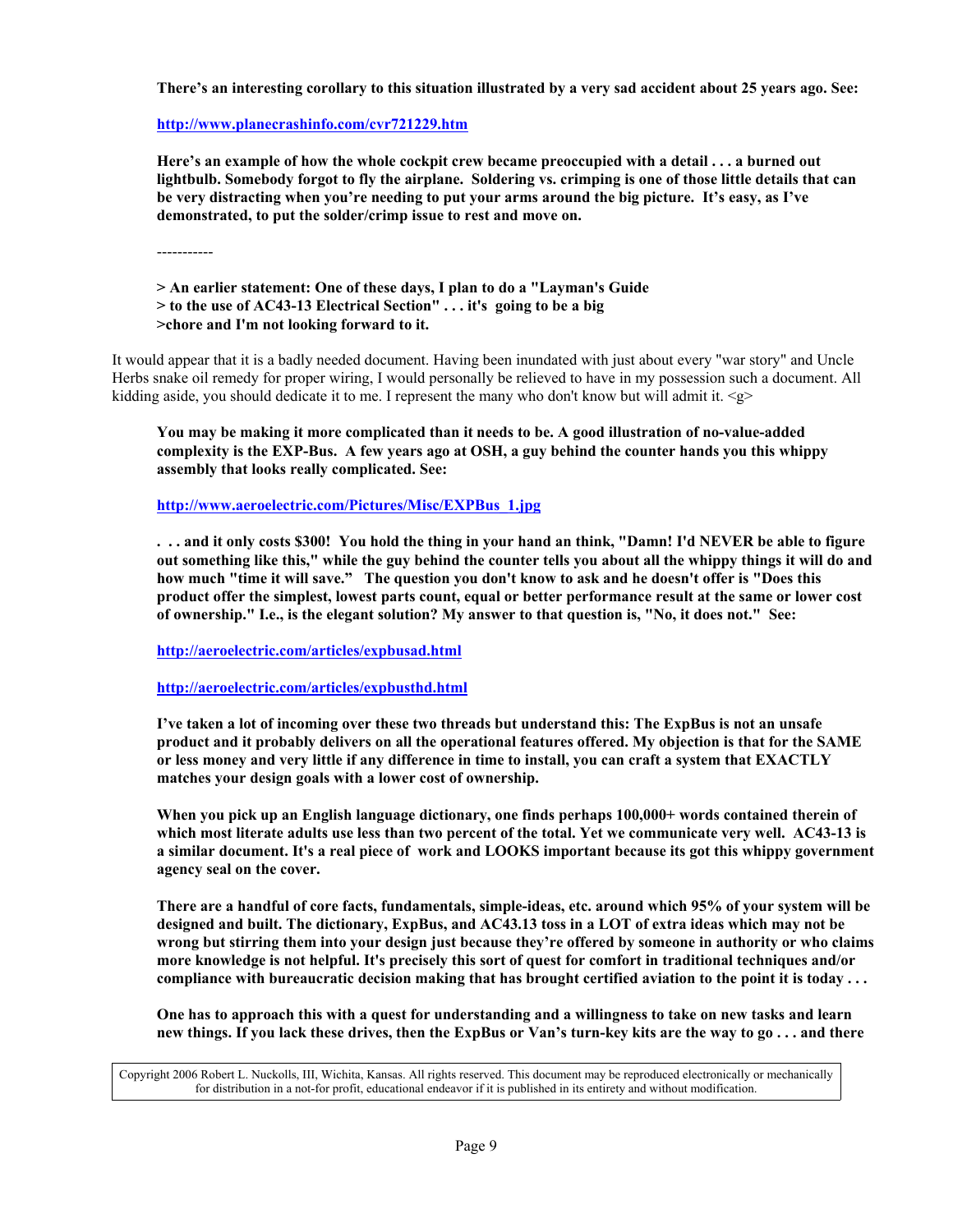## **is very little to be gleaned from the AeroElectric-List other than the selection and application of wiring tools.**

You have a valid point. I only wish my Long will be around as long and respected as the veritable DC-3.

### **No-biggie. Solar UV is going to rot the poor bugger to dust before any of your wiring falls apart.**

Again, thanks for your time. I do feel honored that someone of your stature has taken the time to try and straighten me out and be a help.

**Another no-biggie. It's what I do. You've simply fallen victim to a blizzard of non-information that provides job-security for certain classes of worker citizens in other aviation venues. You're really better prepared than you think you are but pouring over a document that is 95% floobydust will only make the answers harder to find and understand. Put down your copy of AC43-13 and let's get started on your airplane. If questions come up along the way, you'll get better answers TAILORED to your situation from knowledgeable folk here on the List than you'll get out of that document. How to craft your project's wirebook**

**Begin by selecting one of the Z-figures from the latest version of Appendix Z which may be downloaded from . . .**

#### **http://aeroelectric.com/whatsnew.html**

**Use the SIMPLEST diagram that will meet your mission requirements for OPERATION . . . try to get a grip on perceived mission requirements based on fear of failures . . . I have way too many builders throwing Z-14 into RV-6s and this kind of redundancy just doesn't make sense in that class of airplane.**

**Be cautious too about enhancing or trimming features shown in the Z-figures. These drawings have been crafted over the past 20 years based on conversations with thousands of builders. I think that taken asprinted, one of these architectures will meet your mission needs. I'm not for a moment suggesting that you should feel prohibited from making changes . . . after all, it IS your airplane. I am suggesting that you fully understand how any changes you think you need to make will benefit your final project. Resist temptations to ADD complexity unless that addition addresses a real mission requirement or probable failure mode. Get on the AeroElectric List . . .**

**http://aeroelectric.com/consulting.html**

**. . . and let's talk about your changes.**

**Make your own version of the selected Z-figure but don't add too much detail . . . show just the distribution paths, hardware and indicate which systems derive power from which busses. Then start a collection of Page per System drawings . . . one for EACH of the proposed systems to be installed. See the collection of drawings at . . .**

**http://aeroelectric.com/PPS**

**. . . and specifically. . .**

**http://aeroelectric.com/PPS/DCPwr/Ground\_Power.pdf**

**http://aeroelectric.com/PPS/Flight/Flaps\_1.pdf**

**http://aeroelectric.com/PPS/Flight/Trim/PitchTrim.pdf**